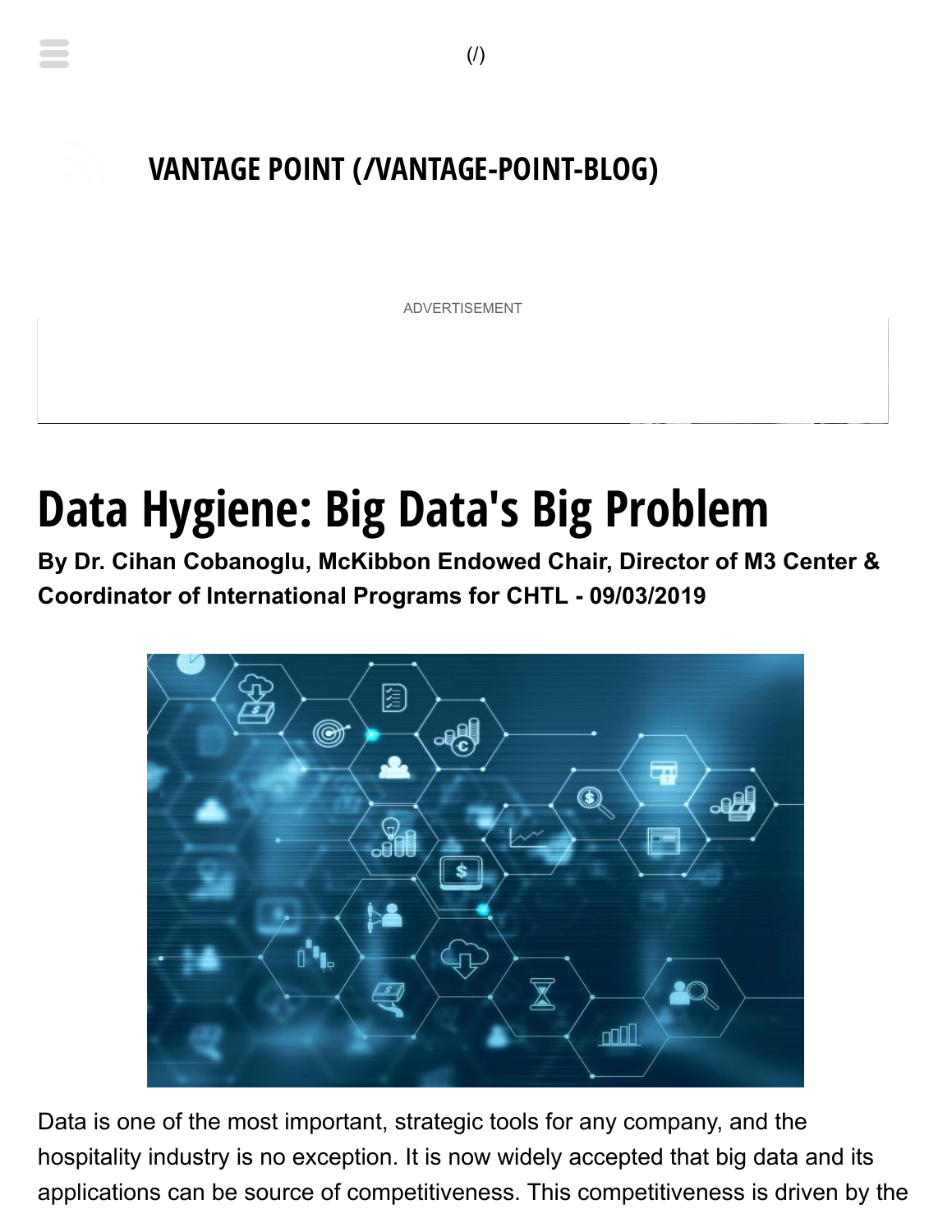processes surrounding big data analytics. These processes include the collection, analysis and application of data according to the needs specific to each company and industry (Krsak & Kysela, 2016). Big data analytics is the application of advanced analytic techniques on big data sets (Russom, 2011).

Data mining is a process of big data analytics which is realized through four steps: data collection, data cleansing, data analysis and data interpretation (Krsak & Kysela, 2016). For a given company, the quality of data, which ultimately affects the reliability of analytics, depends on its fit with the specific needs for which it has been collected. In such conditions, the data cleansing step appears as a central and determinant one in big data analytics.

Data cleansing consists of checking for errors to make sure that the data collected is consistent and properly recorded (Krsak & Kysela, 2016). "Dirty data" - the term used for errors in data sets – is usually comprised of outdated data, incomplete data, or duplicate records. Big Data also needs to be cleansed either when it doesn't come from the same source system and needs to be integrated (i.e. in the case of mergers or acquisitions) or when it needs to be transformed in order to be harmonized (Watson, 2002). Thus, the cleansing of data is performed based upon specific rules related to the company or the industry. These processes, aimed at making the data "clean," can be understood to be a part of "data hygiene." Although it is a concept that is not much discussed in the literature, data hygiene is simply keeping the data clean to ensure that no duplicate, incomplete, outdated or corrupt data exist in the data sets (Kulshrestha, 2015).

The hospitality industry is considered the second largest industry in the world (WTTC, 2019) with 1.4 billion international tourist arrivals in 2018 (UNWTO, 2019). This high number of tourists represents a myriad of opportunities in terms of data generation and collection. Proper use of big data analytics could improve business decisions in the industry. Customer data in the hospitality industry can come from reservations, contact information, demographics, and also from social media (i.e. through reviews on sites such as TripAdvisor or Holiday Check) or from housekeeping. But as it is the case for each industry, difficulties may arise in the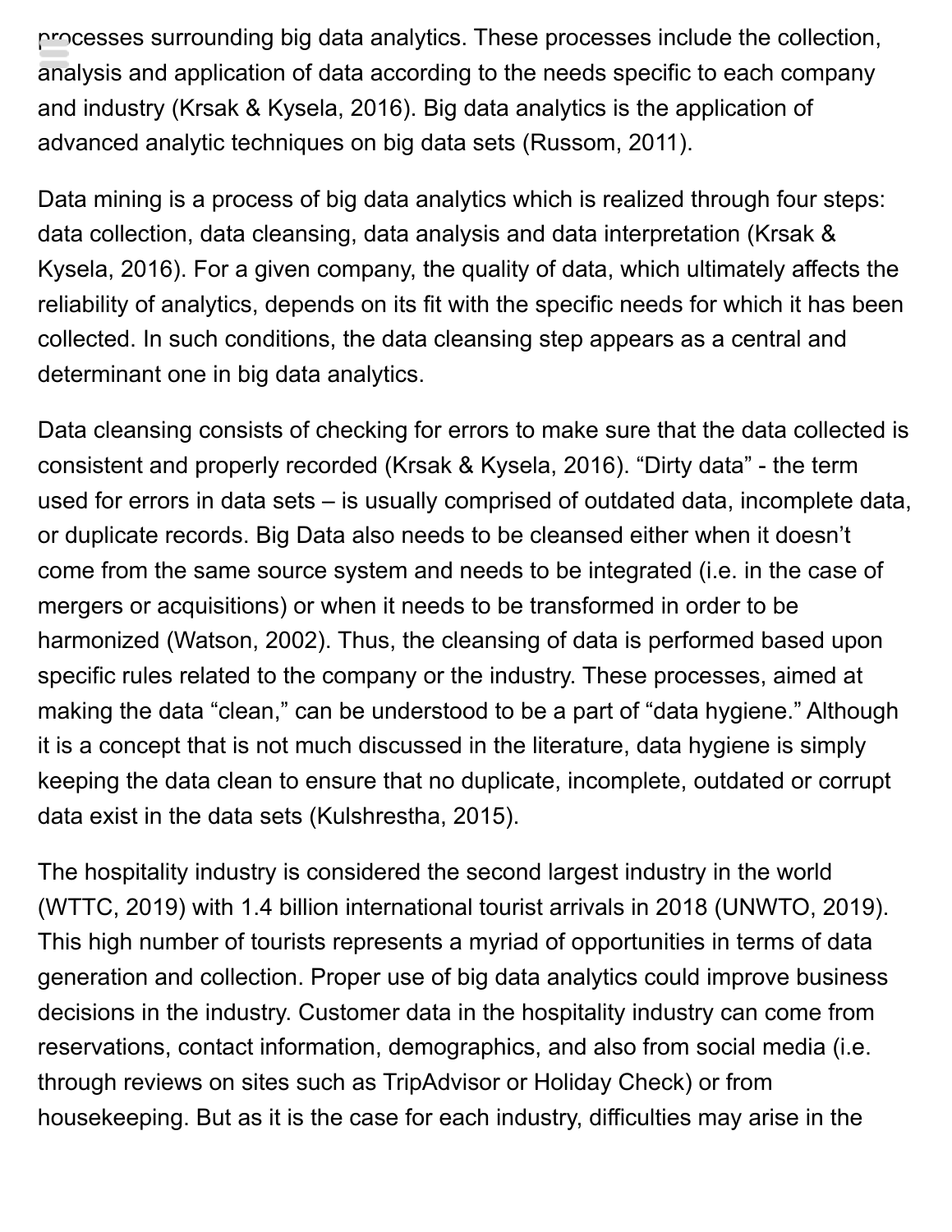data mining process, as many times collected data is not error free. Therefore, to achieve the most desirable outcome of big data analytics requires hospitality companies take the step of data cleansing.

Data hygiene can also help hotels maintain customer loyalty, operational efficiency as well as mapping their customer database (Kulshrestha, 2015). With the rise in misleading interpretations of data – due to dirty data sets – there has also been a rise in emphasis on better data cleansing techniques. Additionally, the sheer amount of the data needing to be cleansed suggests that automation of data cleansing would result in increased efficiency in the processes and outcomes of big data analytics. For instance, dailypoint™, a big data platform, has developed a data cleansing software specially designed for hotels that will allow for automatically cleaning, correcting and duplicating customer profiles (Leitsch, 2019). Such software makes the data cleansing process smoother, and likely allows for automatic harmonization of the data.

In the hospitality industry, marketing data could be used to target specific offers to certain customer segments (Krsak & Kysela, 2016) to reduce costs (revenue data). The influence such data could have on hotel revenues definitely requires this data to be clean in order to allow for optimal decisions in terms of marketing and revenue management. Today, there is some data cleansing software available that can help actors in the hospitality industry obtain the best insights from big data analytics.

#### References

Krsak, B., & Kysela, K. (2016). The use of social media and Internet data-mining for the tourist industry. Journal of Tourism and Hospitality, 5(1).

Kulshrestha, S. (2015). Data Hygiene - Next Level Revenue Management for Hotels. Retrieved from https://www.linkedin.com/pulse/data-hygiene-next-level-revenuemanagement-hotels-kulshrestha/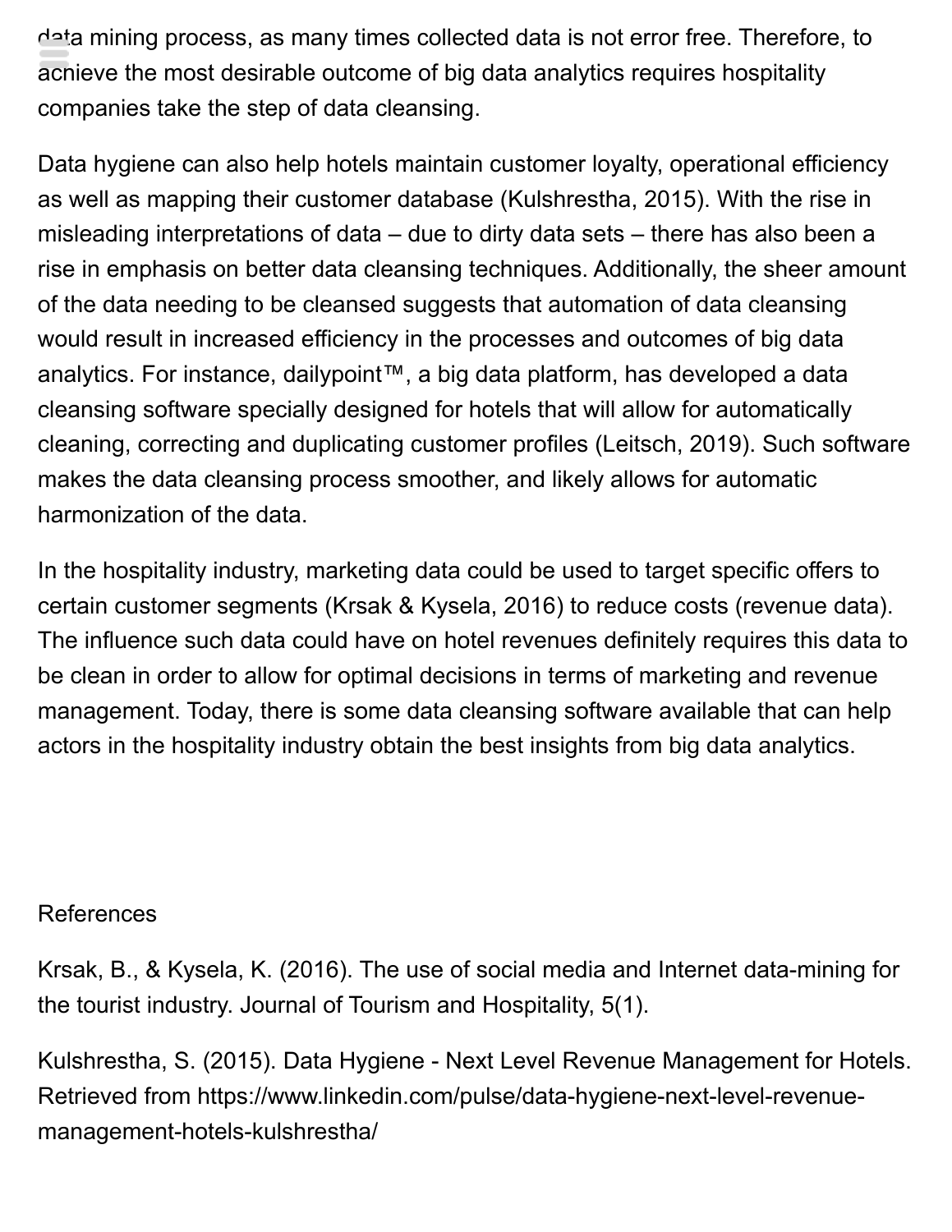Leitsch, H. (2019). dailypoint™ Announces Data Cleansing Technology Partnership With protel. Retrieved from https://www.hospitalitynet.org/news/4092055.html

Russom, P. (2011). Big Data Analytics. Towi Research

UNWTO. (2019). International Tourist Arrivals Reach 1.4 billion Two Years Ahead of Forecasts. Retrieved from http://www2.unwto.org/press-release/2019-01- 21/international-tourist-arrivals-reach-14-billion-two-years-ahead-forecasts

Watson, H. J. (2002). Recent developments in data warehousing. Communications of the Association for Information Systems, 8(1), 1.

WTTC. 2019. Travel & Tourism continues strong growth above global GDP. Retrieved from

https://www.wttc.org/about/media-centre/press-releases/press-releases/2019/traveltourism-continues-strong-growth-above-global-gdp/

**[DATA & ANALYTICS \(/DATA-ANALYTICS\)](https://hospitalitytech.com/data-analytics) [HOTELS \(/HOTELS\)](https://hospitalitytech.com/hotels)**

## **MORE BLOG POSTS IN THIS SERIES**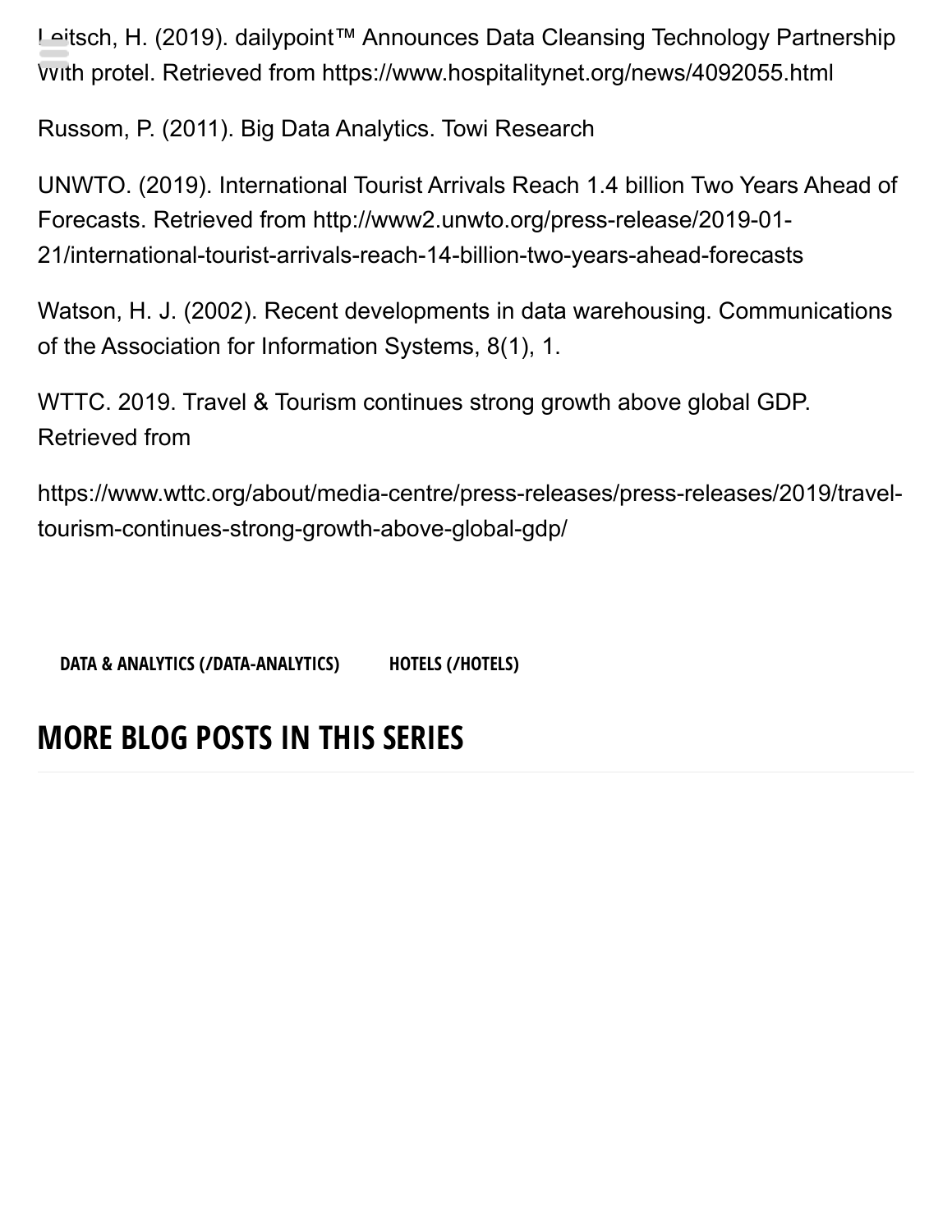

[\(/how-pieology-scores-four-star-service-rating\)](https://hospitalitytech.com/how-pieology-scores-four-star-service-rating)

#### **[HOW PIEOLOGY SCORES A FOUR-STAR SERVICE RATING](https://hospitalitytech.com/how-pieology-scores-four-star-service-rating)**

(/how-pieology-scores-four-star-service-rating)

Wi-Fi marketing platform was the secret ingredient to improving customer satisfaction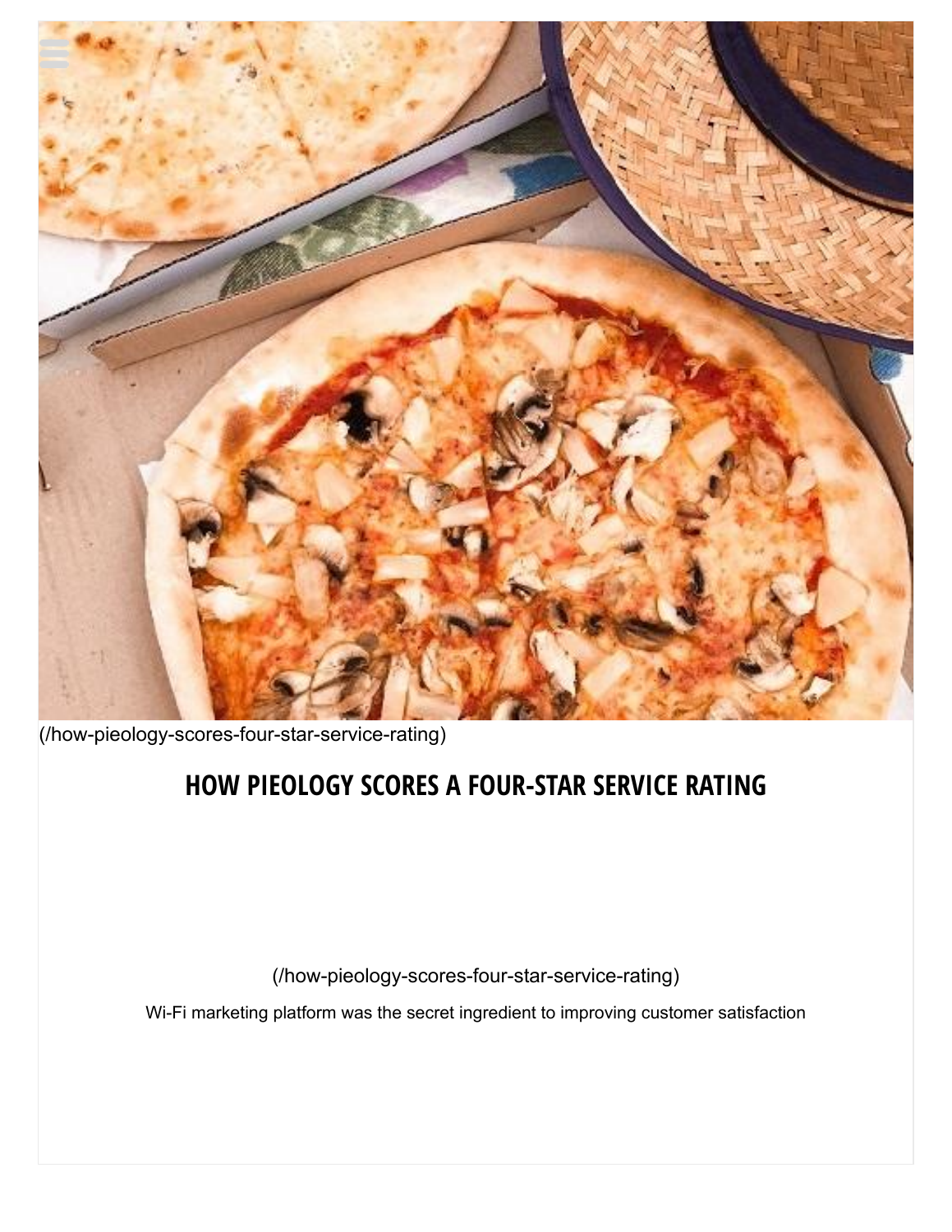

[\(/how-solve-restaurant-industrys-technology-failures\)](https://hospitalitytech.com/how-solve-restaurant-industrys-technology-failures)

#### **[HOW TO SOLVE THE RESTAURANT INDUSTRY'S TECHNOLOGY FAILURES](https://hospitalitytech.com/how-solve-restaurant-industrys-technology-failures)**

(/how-solve-restaurant-industrys-technology-failures)

What will it take to move the restaurant industry forward with meaningful technology standards? Jordan Thaeler, President and Co-Founder, WhatsBusy, explains.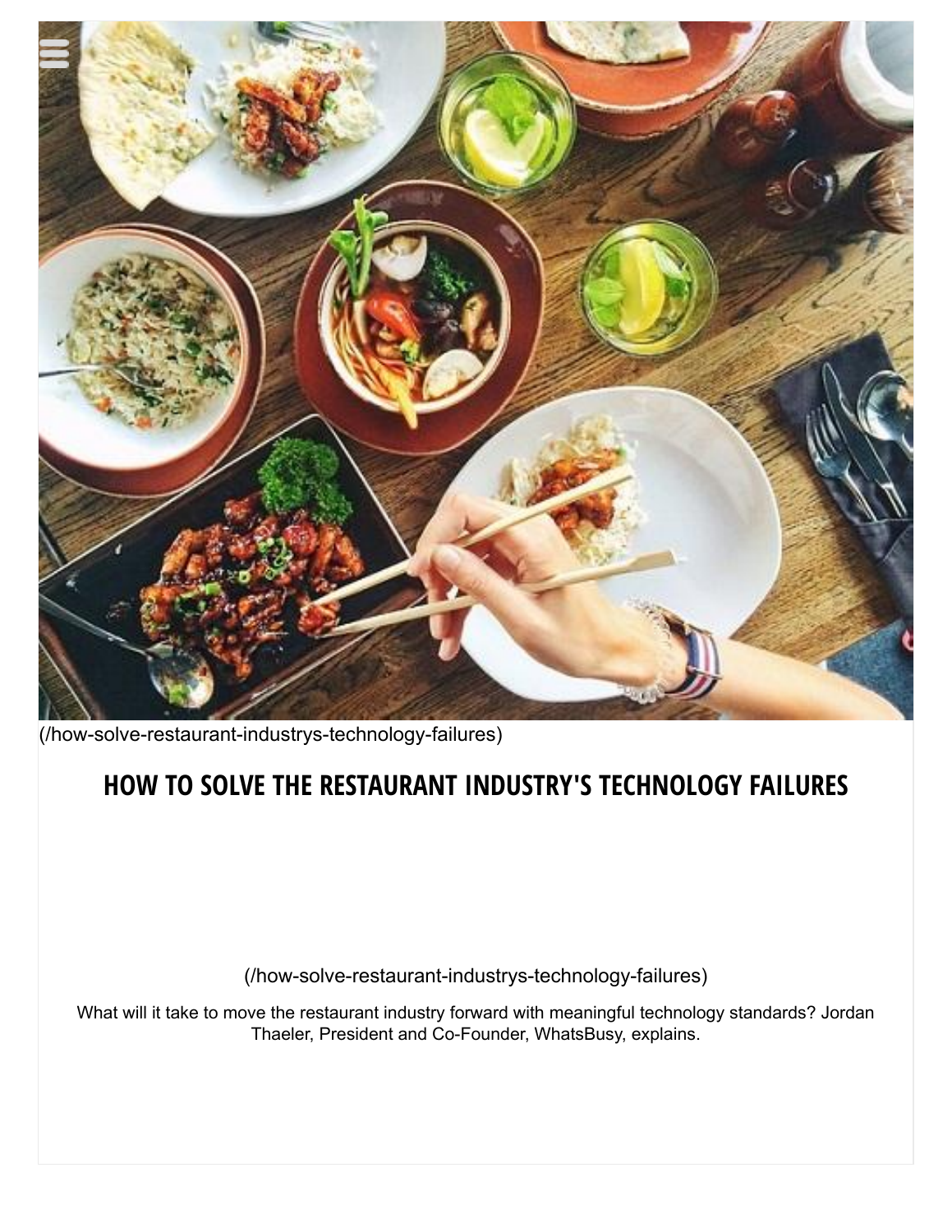

[\(/facing-financial-management-challenges\)](https://hospitalitytech.com/facing-financial-management-challenges)

#### **[FACING FINANCIAL MANAGEMENT CHALLENGES](https://hospitalitytech.com/facing-financial-management-challenges)**

(/facing-financial-management-challenges)

Laird Management Controller shares how the Burger King franchisee worked to replace manual, tedious practices with a scalable financial management system.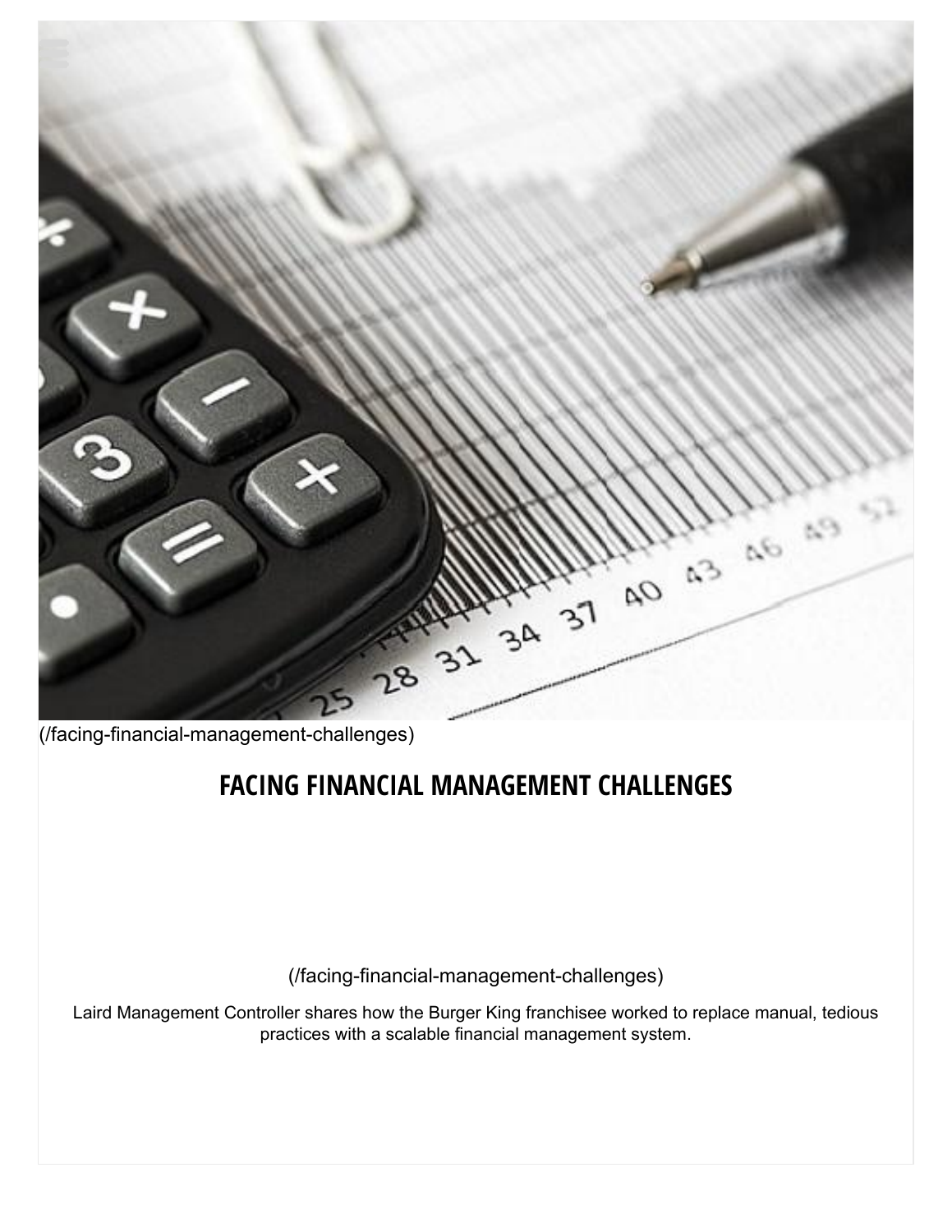## **BLOG AUTHOR**

#### **[GUEST VANTAGE POINT AUTHOR \(/AUTHOR-](https://hospitalitytech.com/author-profile/vantagepoint)PROFILE/VANTAGEPOINT)**

Vantage Point is a recurring blog by guest authors. Contact us for more info on becoming a Vantage Point author. *Read [More \(/author-profile/vantagepoint\)](https://hospitalitytech.com/author-profile/vantagepoint)*

> Send a Message [\(/contact/profile\\_contact\\_form?](https://hospitalitytech.com/contact/profile_contact_form?blog=13774) blog=13774)

#### **SHARE**



[\(https://www.facebook.com/sharer/sharer.php?](https://www.facebook.com/sharer/sharer.php?u=https://hospitalitytech.com/data-hygiene-big-datas-big-problem) u=https://hospitalitytech.com/data-

hygiene-big-datas-big-problem)



(https://twitter.com/home?

[status=https://hospitalitytech.com/data-](https://twitter.com/home?status=https://hospitalitytech.com/data-hygiene-big-datas-big-problem)

hygiene-big-datas-big-problem)



⋈

(https://www.linkedin.com/shareArticle?

[mini=true&url=https://hospitalitytech.com/data-](https://www.linkedin.com/shareArticle?mini=true&url=https://hospitalitytech.com/data-hygiene-big-datas-big-problem&title=Data%20Hygiene:%20Big%20Data%27s%20Big%20Problem)

hygiene-big-datas-big-problem&title=Data

Hygiene: Big Data's Big Problem)

[\(mailto:?subject=Data Hygiene: Big Data's](mailto:?subject=Data%20Hygiene:%20Big%20Data%27s%20Big%20Problem&body=I%20wanted%20to%20share%20this%20page%20with%20you.%20%20https://hospitalitytech.com/data-hygiene-big-datas-big-problem)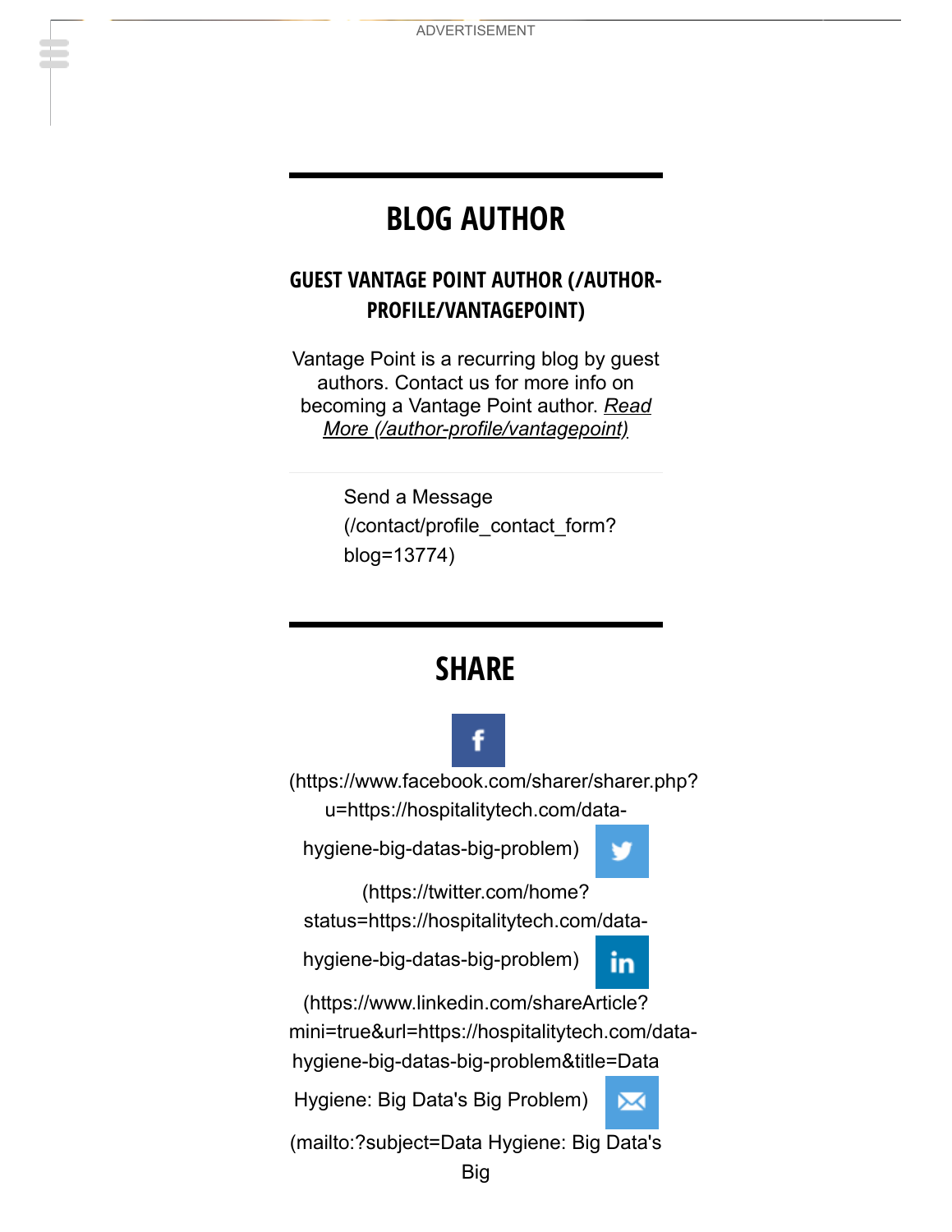

ADVERTISEMENT

## **YOU MAY ALSO LIKE**



(/how-iot-could[take-hospitality](https://hospitalitytech.com/how-iot-could-take-hospitality-another-level)another-level)

[INTERNET OF THINGS \(IOT\)](https://hospitalitytech.com/internet-things-iot) (/INTERNET-THINGS-IOT) How IoT Could Take Hospitality to Another [Level \(/how-iot-could](https://hospitalitytech.com/how-iot-could-take-hospitality-another-level)take-hospitalityanother-level)

## **RELATED TOPICS**

**[DATA & ANALYTICS \(/DATA-ANALYTICS\)](https://hospitalitytech.com/data-analytics)**

**[HOTELS \(/HOTELS\)](https://hospitalitytech.com/hotels)**

# **GET THE NEWSLETTER**